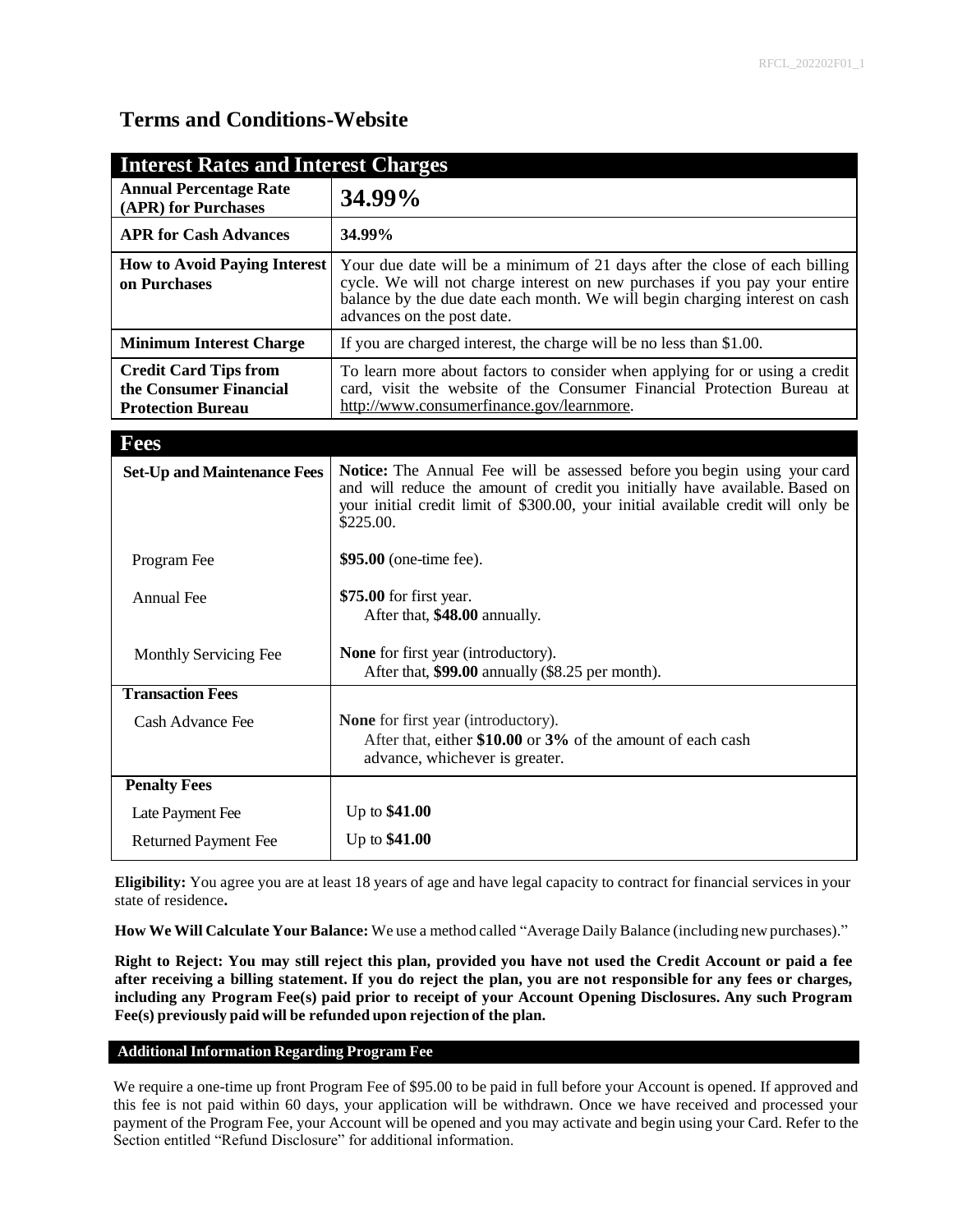#### **Additional Information Regarding Interest Charges and Other Fees**

Your Account is subject to the following Interest Charges and Fees, each of which will be charged to your Account as a Purchase for the purpose of calculating Interest Charges:

#### **Interest Charges:**

**Paying Interest Charges.** You agree to pay us Interest Charges on your Account as described herein. Subject to any grace period for new Purchases as described in the next section, Interest Charges will be imposed beginning the date a Purchase or Cash Advance is posted to your Account and will continue to accrue until payment is posted.

**How to Avoid Paying Interest Charges on New Purchases (Grace Period).** If you paid the New Balance on your prior monthly billing statement by the due date shown on that billing statement, we will not impose any Interest Charges on new Purchases, or any portion of a new Purchase, paid by the due date on your current monthly billing statement (which will be at least 21 days from the billing cycle closing date). New Purchases are Purchases that first appear on your current billing statement. Cash Advances are subject to Interest Charges from the date the transaction is posted to your Account. Unlike Purchases, this means there is no time in which you can pay the balance of Cash Advances in order to completely avoid Interest Charges on Cash Advances.

**Daily Periodic Rate and Corresponding ANNUAL PERCENTAGE RATE (APR).** Interest Charges for Purchases and Cash Advances are calculated at a daily periodic rate of 0.09585%, which is a corresponding **ANNUAL PERCENTAGE RATE (APR)** of 34.99%. We calculate the daily periodic rate by dividing the APR by 365. **Subject to any grace period, the APR applied to Purchases will be applied to Fees assessed to your Account.**

**How We Calculate Interest Charges –** We use the **Average Daily Balance Method (Including New Purchases)** to calculate the Interest Charges for each billing cycle. We calculate the **Interest Charges** separately on the Purchase balance and the Cash Advance balance that is subject to an APR. We figure the Interest Charges on the Purchase balance and Cash Advance balance by multiplying the **Average Daily Balance** for each balance by the **Daily Periodic Rate** that applies to that balance. We then multiply that amount by the number of days in the billing cycle. The result is the **Interest Charges** for that balance.

**How We Calculate Average Daily Balance –** We calculate the **Daily Balance** as follows: (1) we take the previous day's balance (which may include unpaid interest), (2) add new Purchases (including Fees and other charges) to the Purchase balance and Cash Advances to the Cash Advance balance, (3) add any interest accrued on the previous day's balance (this results in daily compounding of interest), and (4) subtract any payments or credits as of the date posted to your Account, and any other adjustments as of the day they are credited to your Account. We figure the **Average Daily Balance** (shown as the Balance Subject to Interest Rate on your statement) separately for Purchases and Cash Advances for each billing cycle. We do this by (A) adding up the **Daily Balances** for each balance type, and (B) dividing the result for each balance type by the number of days in the billing cycle. This gives us the **Average Daily Balance**. If a **Daily Balance** is negative, we treat it as zero.

**Minimum Interest Charge.** In any month in which an Interest Charge is due, if that Interest Charge is less than \$1.00, we may charge you a minimum Interest Charge of \$1.00. Notwithstanding the foregoing, during the first 12 months your Account is open, any Interest Charges assessed on your Account will be equal to the actual accrued interest.

#### **Fees:**

**Annual Fee.** Your Account will be assessed an Annual Fee of \$75.00 when your Account is opened and \$48.00 every twelve months thereafter whether or not you use your Account. The Annual Fee is non-refundable except as provided in the Section below entitled "Refund Disclosure." Your payment of the Annual Fee does not affect our right to close your Account. The Annual Fee will not be billed to your Account after your Account is closed. The Annual Fee will be prorated based on when the Account is reopened and the Card is re-issued.

**Monthly Servicing Fee.** Your Account will not be charged a Monthly Servicing Fee for the first year (introductory) following Account opening. Each month thereafter, your Account will be charged a Monthly Servicing Fee of \$8.25 per month (\$99.00 annually). This fee will be billed until your Account is closed and the balance is \$20.00 or less.

**Cash Advance Fee.** In addition to the periodic Interest Charge we assess on Cash Advances, each time you obtain a Cash Advance, we will impose a transaction fee of \$10.00 or 3% of the amount of each Cash Advance, whichever is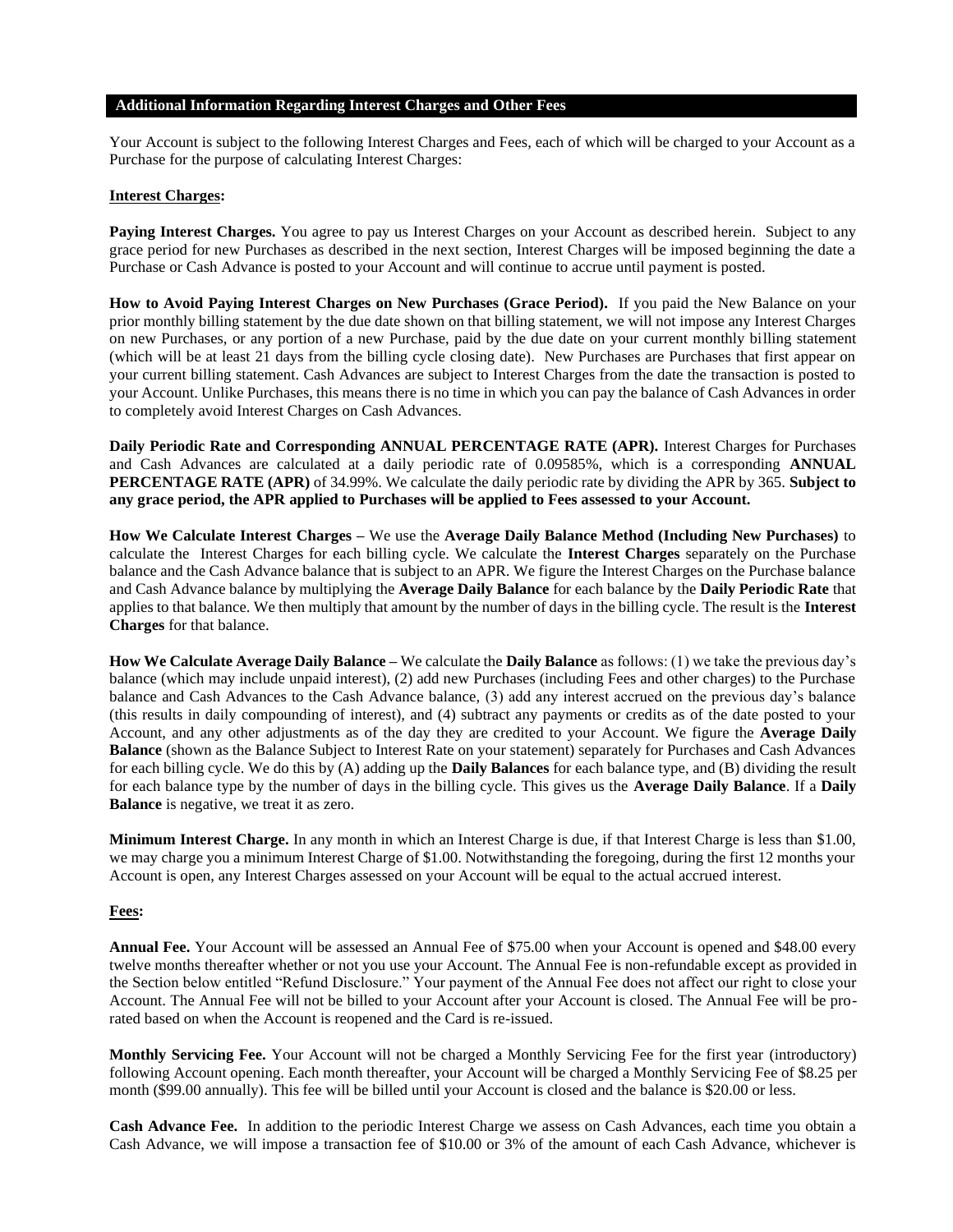greater. Notwithstanding the foregoing, your Account will not be charged any Cash Advance fees for the first year (introductory) following Account opening.

**Late Payment Fee.** If we do not receive payment from you in at least the amount of your Total Minimum Payment Due by the due date shown on your monthly billing statement, you will be charged a Late Payment Fee. The fee will be the lesser of (a) \$30.00 if you did not incur a Late Payment Fee during any of the prior six billing periods; otherwise \$41.00, or (b) your past due Total Minimum Payment Due amount.

**Returned Payment Fee.** If any check or other item tendered in payment of the amount due on your Account is returned unpaid for any reason, you will be charged a Returned Payment Fee. The fee will be the lesser of (a) \$30.00 if you did not incur a Returned Payment Fee during any of the prior six billing periods; otherwise \$41.00, or (b) your past due Total Minimum Payment Due amount.

**Additional Card Fee.** If you authorize us to issue an additional Card for an Authorized User, an Additional Card Fee of \$29.00 will be imposed annually for each additional Card. This fee will be assessed at the time you request each Additional Card and annually thereafter following each anniversary date of your Account opening, whether or not the additional Card is used. This will reduce your initial available credit by the amount of the fee(s). The Additional Card Fee is non-refundable except as provided in the Section below entitled "Refund Disclosure." The Additional Card Fee will be pro-rated the first year based on when the additional Card is issued.

**Premium Plastic Card Design Fee.** If you choose to select a Premium Plastic Card Design, you authorize us to bill a one-time Premium Plastic Card Design Fee to your account. The cost of the selected card will be disclosed to you at the time you select it, however, will never exceed \$10.00. The Premium Plastic Card Design Fee is refundable if you request to cancel the Premium Card Design and notify us of your election within thirty (30) days or one billing cycle (whichever is less) after the fee appears on your monthly billing statement.

**Credit Limit Increase Fee.** After your Account has been open for at least one year, a fee of 20% of the amount of any increase in your credit limit may be charged to your Account as a Credit Limit Increase Fee. For example: if your credit limit is increased by \$100, a \$20.00 Credit Limit Increase Fee will be assessed, which will result in additional available credit of \$80.00 on your Account. This fee is automatically assessed upon your acceptance of each credit limit increase.

**Express Delivery Fee.** We impose a \$35.00 fee for the express delivery of your Card.

**Copying Fee.** If you request duplicates of any monthly billing statement or other document, a copying charge of \$3.00 may be imposed for each copy we provide, unless the request is made in connection with a bona fide billing error dispute.

#### **Other Important Terms and Limitations**

**Account Terms.** This credit card account ("Account") is offered and credit cards (each a "Card") are issued by The Bank of Missouri. When your Account is approved, the complete terms applicable to the Account will be furnished to you with the Card. In the following disclosures, "We", "our" and "us" each refer to The Bank of Missouri, and "you" and "your" each refer to the person applying to us for an Account.

**Changes To Rates, Fees And Terms.** We may change the terms of your Account, including the APRs at any time in accordance with the cardholder agreement that will be sent with your Card.

**Permitted Uses.** You may use your Card and your Account to make Purchases wherever your Card is accepted, provided your Account is in good standing and you have available credit. Each time you use your Card, either for a Purchase or a Cash Advance, you are requesting us to make a loan to you for the amount of the Purchase or the Cash Advance. Each Purchase and Cash Advance obtained will reduce the available credit under your credit limit until it is repaid in accordance with the terms of this Agreement.

**Prohibited Uses.** You may not use your Card outside the United States, or to make a charge in a foreign currency. The Card may not be used for any illegal transactions, on-line gambling transactions or at an automated fuel pump. If you use, or allow someone else to use your Card or Account for any prohibited purpose, you will be responsible for such use and may be required to reimburse us for all amounts or expenses we pay as a result of such use.

**Available Credit And Cash Advance Limitations.** If you are approved and once your Account is opened, your credit limit will be \$300.00 and your initial available credit will be \$225.00 (\$196.00 if you choose to have an additional card). You may use your Card to obtain Cash Advances if your Account has been open for at least the later of ninety (90) days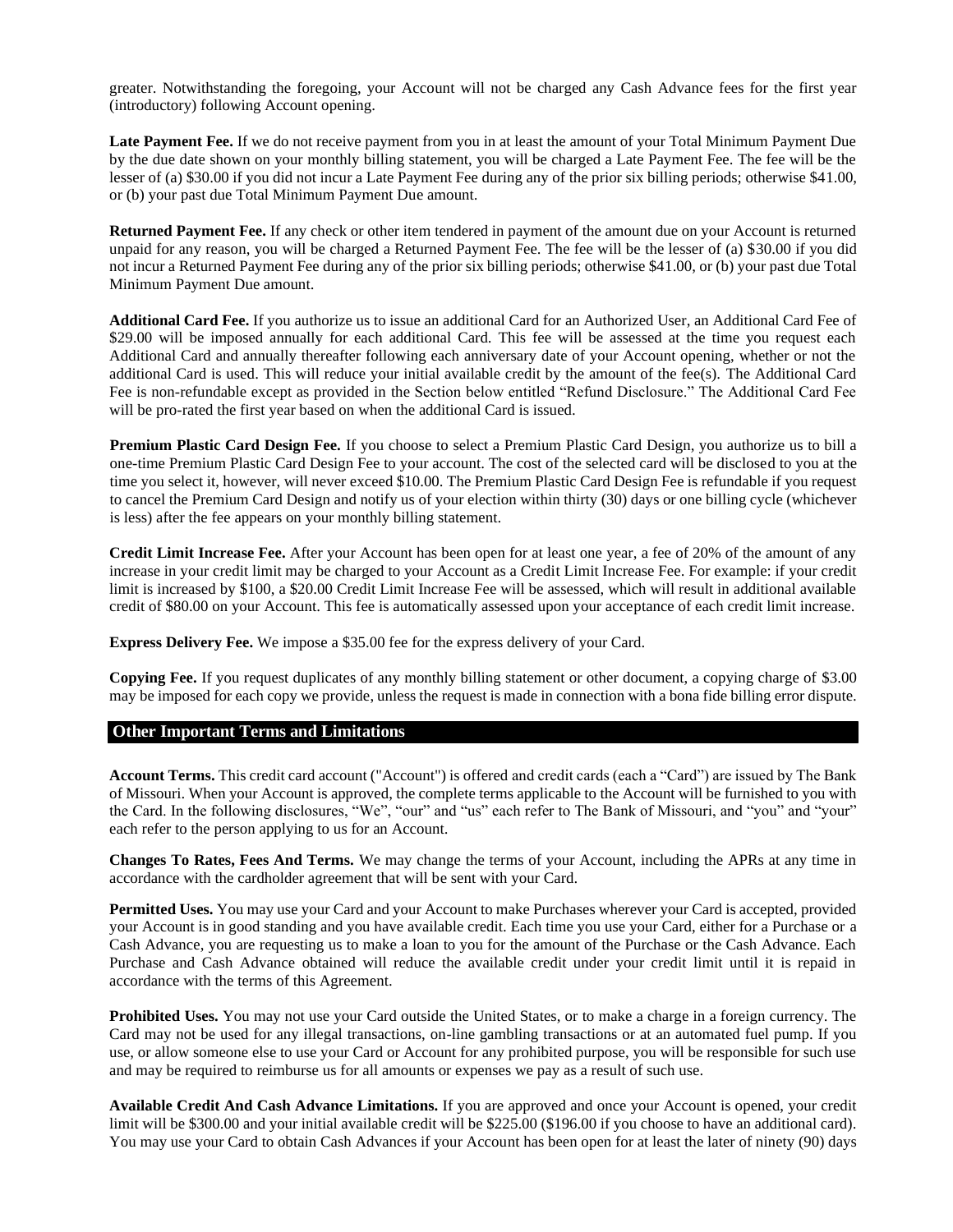or three completed billing cycles, is not past due and you have available credit for Cash Advances. However, the total of your unpaid Cash Advances may not exceed one-half of your credit limit. Cash Advance amounts may also be subject to limits imposed by banks and ATM operators.

**Credit Limit Increases.** Through notification from us or upon your request, your Account may be reviewed for a credit limit increase after being open for at least twelve (12) billing cycles. If you accept a credit limit increase offer, a Credit Limit Increase Fee will be assessed to your account. Please refer to the Pricing Disclosures for more information about the Credit Limit Increase Fee. We reserve the right to decline your request for a credit limit increase in our sole discretion.

**Authorization.** You certify that all the information given in this application is true and correct and you are giving this information in order to obtain credit and authorize us to obtain information concerning any statements herein. You agree to furnish us with all requested information. You authorize us to charge the Annual Fee, Monthly Servicing Fee and Additional Card Fee (if applicable) to your Account.

**Refund Disclosure.** We will refund your Program Fee and initial Fees (those Fees that are billed at the time of Account opening) if (1) you have not used your Card for a Purchase or Cash Advance; and (2) you have not made a payment on your Account after receiving a monthly billing statement. We will refund any partial payment of the Program Fee if you do not open your Account. If you later elect to close your Account and notify us of your election in writing within thirty (30) days or one billing cycle (whichever is less) after an Annual Fee appears on your monthly billing statement, the Annual Fee will be credited to your Account. If you elect to cancel an additional Card and notify us of your election in writing within thirty (30) days or one billing cycle (whichever is less) after an Additional Card Fee appears on your monthly billing statement, the Additional Card Fee will be credited to your Account. Except as described in this paragraph, Fees are generally non-refundable.

**Arbitration Notice.** If you are issued a Card, your cardholder agreement will contain a binding arbitration provision. In the event of any dispute relating to your Account, the dispute will be resolved by binding arbitration pursuant to the rules of the American Arbitration Association or an arbitration organization mutually agreed upon by the parties. Both you and we agree to waive the right to go to court or to have the dispute heard by a jury (except in regard to any collection activities on your Account). You and we will be waiving any right to a jury trial and you also would not have the right to participate as part of a class of claimants relating to any dispute with us. Other rights available to you in court may also be unavailable in arbitration. When you receive your cardholder agreement, you should read the arbitration provision in your agreement carefully and not accept or use the Card unless you agree to be bound by the arbitration provision or timely opt-out.

**Your Liability For Unauthorized Use Of Your Card.** You will not be liable for unauthorized use of your Card or Account. However, to protect your rights, you are required to notify us orally or in writing as soon as you are aware that your Card or Account has been lost, stolen or used without your consent. Certain exceptions apply. To notify us of the loss, theft or possible unauthorized use of your Card, call us at (877) 259-3755, 24 hours a day.

**Your Consent for Calls and/or Text Messages to Your Mobile Phone.** When you give us or we obtain your mobile telephone number by any legal means, you expressly agree that we (and our affiliates, agents and contractors) may contact you at this number using an autodialer and can also leave prerecorded and other messages, including text messages. We may do these things whether we contact you or you contact us. You agree you will be responsible for any fees or charges you incur as a result of incoming calls or text messages from us, from our affiliates or from any third party acting on behalf of us or our affiliates. You agree that your consent to receive these calls and/or text messages sent to your mobile phone may be revoked only by providing written notice of your revocation to us at the Notice address set forth below, and that such revocation notice will state your name, mailing address, specific telephone number(s) for which the revocation applies, and at least the last four digits of your Account number so that we may identify you and your Account.

**Privacy Notice.** The privacy notice for The Bank of Missouri is provided separately in accordance with applicable law.

**Credit Information.** By submitting this application, you authorize us to obtain information about you from a creditreporting agency and we may also verify your credit references and other information that you provide to us. We may obtain updated or additional information about you, including consumer reports, for any legitimate purpose including, but not limited to, the extension of credit to you or the review or collection of your Account. If you request, you will be informed whether any consumer report was requested and if a report was requested, the name and address of the consumer reporting agency furnishing the report. We may provide information about you and your Account to credit reporting agencies and others as provided in our privacy notice. Information we provide might appear on your and your Authorized Users' credit reports. This could include negative information if you do not comply with the terms of this Agreement.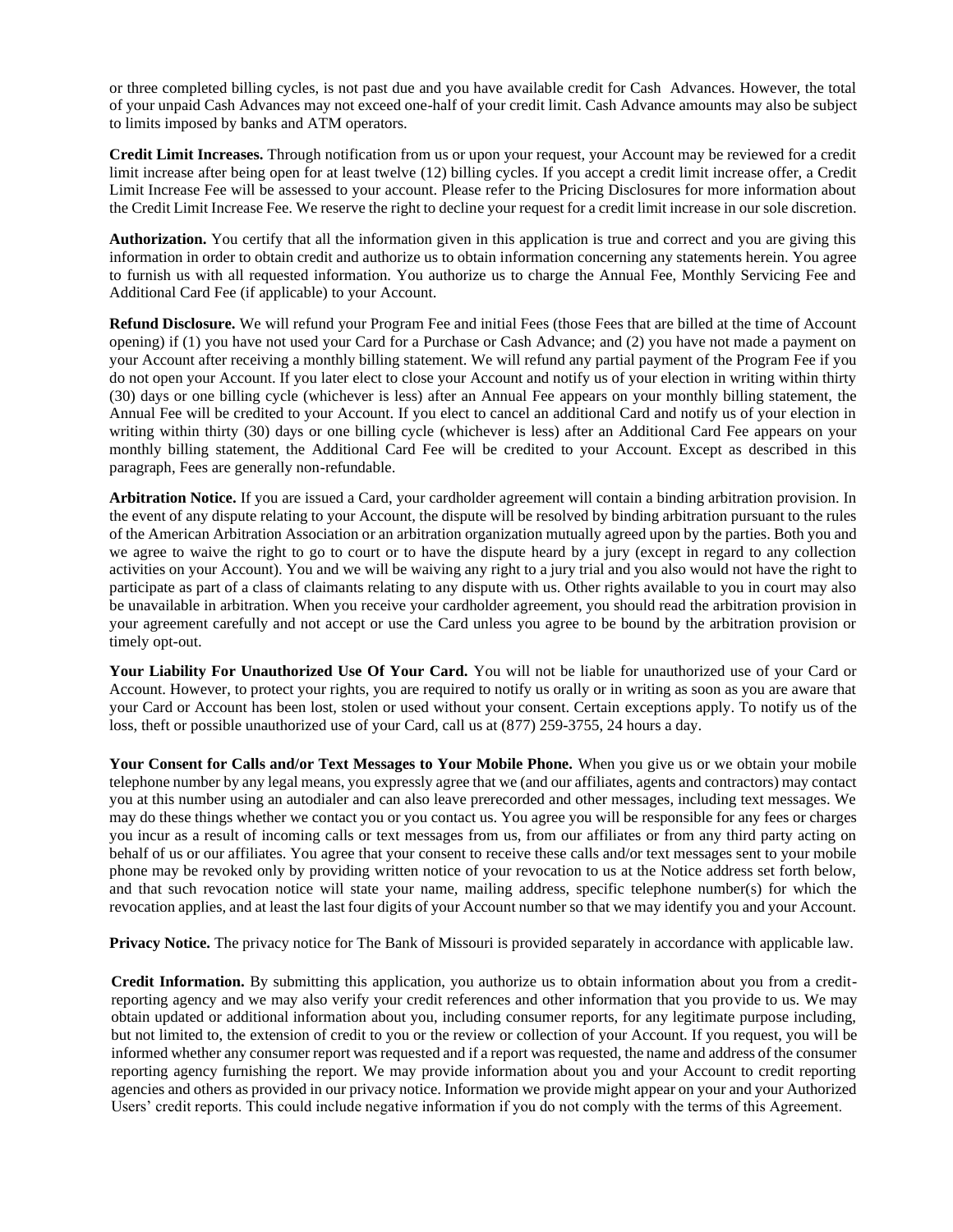## **YOUR BILLING RIGHTS**

#### KEEP THIS NOTICE FOR FUTURE USE

This notice tells you about your rights and our responsibilities under the Fair Credit Billing Act.

#### **What To Do If You Find A Mistake On Your Monthly Billing Statement**

If you think there is an error on your monthly billing statement, write to us at the address listed below. In your letter, give us the following information:

- *Account information:* Your name and Account number.
- *Dollar amount:* The dollar amount of the suspected error.
- *Description of problem:* If you think there is an error on your bill, describe what you believe is wrong and why you believe it is a mistake.

You must contact us:

- Within 60 days after the error first appeared on your monthly billing statement
- At least 3 business days before an automated payment is scheduled, if you want to stop payment on the amount you think is wrong.

You must notify us of any potential errors in writing. You may call us, but if you do we are not required to investigate any potential errors and you may have to pay the amount in question.

#### **What Will Happen After We Receive Your Letter**

When we receive your letter, we must do two things:

- 1. Within 30 days of receiving your letter, we must tell you that we received your letter. We will also tell you if we have already corrected the error.
- 2. Within 90 days of receiving your letter, we must either correct the error or explain to you why we believe the bill is correct.

While we investigate whether or not there has been an error:

- We cannot try to collect the amount in question, or report you as delinquent on that amount.
- The charge in question may remain on your billing statement, and we may continue to charge you interest on that amount.
- While you do not have to pay the amount in question, you are responsible for the remainder of your balance.
- We can apply any unpaid amount against your credit limit.

After we finish our investigation, one of two things will happen:

- *If we made a mistake:* You will not have to pay the amount in question or any interest or other fees related to that amount.
- *If we do not believe there was a mistake:* You will have to pay the amount in question, along with applicable Interest Charges and Fees. We will send you a statement of the amount you owe and the date payment is due. We may then report you as delinquent if you do not pay the amount we think you owe.

If you receive our explanation but still believe your bill is wrong, you must write to us within *10 days* telling us that you still refuse to pay. If you do so, we cannot report you as delinquent without also reporting that you are questioning your bill. We must tell you the name of anyone to whom we reported you as delinquent, and we must let those organizations know when the matter has been settled between us. If we do not follow all of the rules above, you do not have to pay the first \$50.00 of the amount you question even if your bill is correct.

#### **Your Rights If You Are Dissatisfied With Your Credit Card Purchases**

If you are dissatisfied with the goods or services that you have purchased with your credit card, and you have tried in good faith to correct the problem with the merchant, you may have the right not to pay the remaining amount due on the purchase. To use this right, all of the following must be true: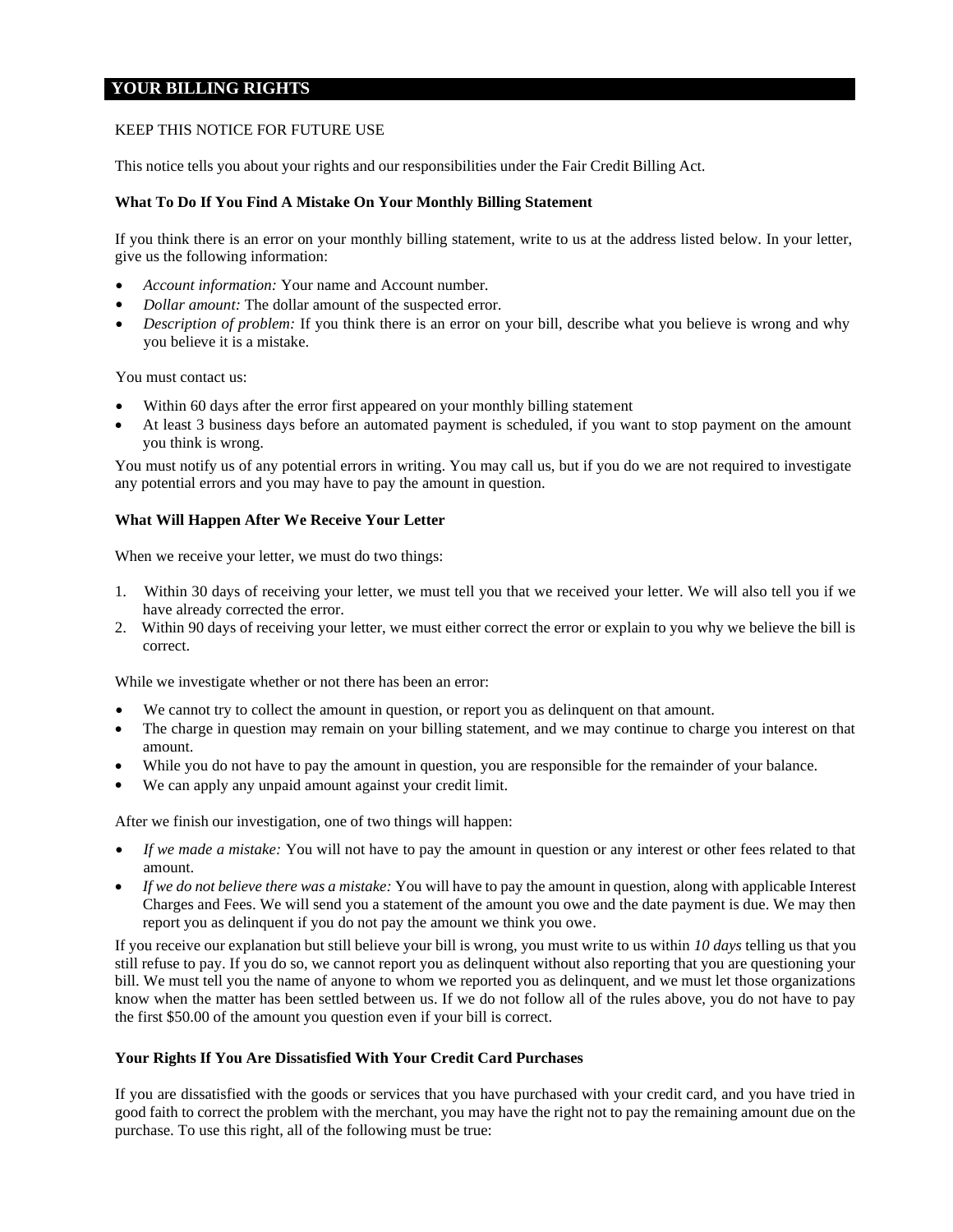- 1. The purchase must have been made in your home state or within 100 miles of your current mailing address, and the purchase price must have been more than \$50.00. (NOTE: Neither of these are necessary if your purchase was based on an advertisement we mailed to you, or if we own the company that sold you the goods or services.)
- 2. You must have used your Card for the Purchase. Purchases made with Cash Advances from an ATM or with a check that accesses your Account do not qualify.
- 3. You must not yet have fully paid for the Purchase.

If all of the criteria above are met and you are still dissatisfied with the purchase, contact us in writing at:

The Bank of Missouri PO Box 89028 Sioux Falls, SD 57109

While we investigate, the same rules apply to the disputed amount as discussed above. After we finish our investigation, we will tell you our decision. At that point, if we think you owe an amount and you do not pay, we may report you as delinquent.

#### **State Disclosures**

**California Residents:** A married applicant may apply for a separate Account. After credit approval, each applicant shall have the right to use the Account up to the limit of the Account.

**California and Utah Residents:** As required by law, you are hereby notified that a negative credit reporting reflecting on your credit record may be submitted to a Consumer Reporting Agency if you fail to fulfill the terms of your credit obligations.

**Delaware Residents:** Service charges not in excess of those permitted by law will be charged on the outstanding balances from month to month.

**Vermont Residents:** We may obtain a consumer report for any legitimate purpose in connection with your Account or your application, including but not limited to reviewing, modifying, renewing and collecting on your Account. Upon your request, we will inform you of the names and addresses of any Consumer Reporting Agencies that have furnished the reports.

**Ohio Residents:** The Ohio laws against discrimination require that all creditors make credit equally available to all creditworthy customers, and that Consumer Reporting Agencies maintain separate credit histories on each individual upon request. The Ohio Civil Rights Commission administers compliance with this law.

**New York and Wisconsin Residents:** This program is not currently available in New York or Wisconsin.

#### **Washington DC Residents:**

**You have the right to request all of the following concerning your debt:**

- **1) Documentation of the name of the original creditor as well as the name of the current creditor or owner of your debt;**
- **2) Your last account number with the original creditor;**
- **3) A copy of the signed contract, signed application, or other documents providing evidence of your liability and its terms;**
- **4) The date that your debt was incurred;**
- **5) The date of your last payment, if applicable; and**
- **6) An itemized accounting of the amount claimed to be owed including the amount of the principal, the amount of any interest, fees, or charges, and whether the charges were imposed by the original creditor, a debt collector, or a subsequent owner of the debt.**

**You may request the above information by contacting us by phone, mail, or email, at the following:** 

**(877) 259-3755 The Bank of Missouri; PO Box 89028; Sioux Falls, SD 57109**